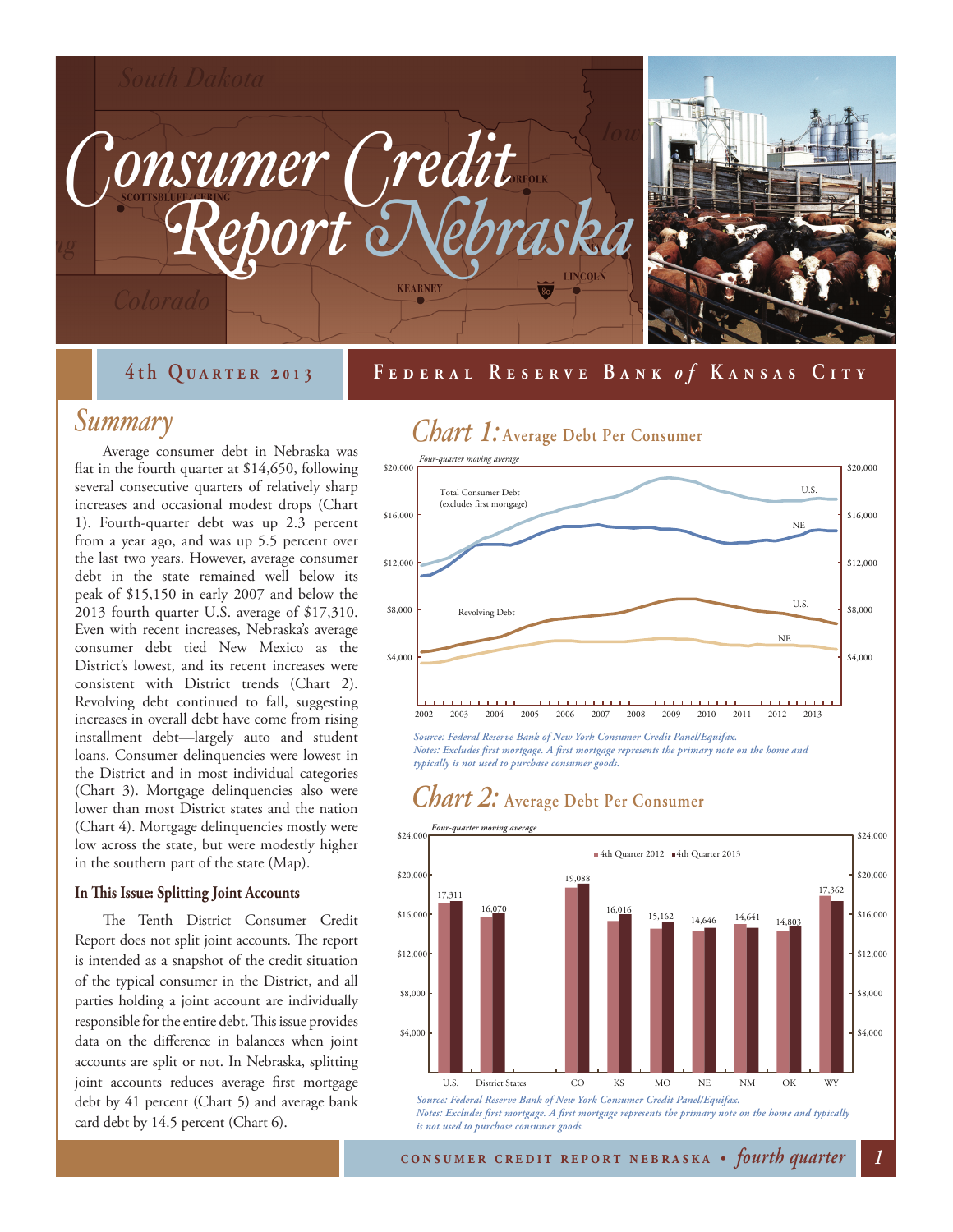## **KEARNEY** CONSUMER CREDIT REPORT *Mebraska*

**4th Quarter 2 01 3 Federal Reserve Bank** *o f* **K ansas Cit y - Tenth District**

### *Chart 3:* **Average Consumer Delinquency Rates**



*Sources: Federal Reserve Bank of New York Consumer Credit Panel/Equifax and the Administrative Office of the U.S. Courts.*

*Notes: At least 30 days past due. "Any Account" includes accounts not otherwise reported in the chart, such as first mortgages. Estimates of households are updated in the second quarter.*

#### 9.1% 7.1% 6.3% 4.8% 6.3% 5.0% 3.3% 2.6% 2.0% 2.8% 2% 4% 6% 8% 10% 12% 2% 4% 6% 8% 10% 12% U.S. District Nebraska Lincoln Omaha **Past Due** Seriously Delinquent

### *Chart 4:* **Mortgage Delinquencies**

*Notes: "Past due" represents mortgages that are 30 days or more delinquent, including those in foreclosure. "Seriously delinquent" represents mortgages that are 90 days or more past due or in some stage of the foreclosure process.*

*Source: Lender Processing Services Inc.*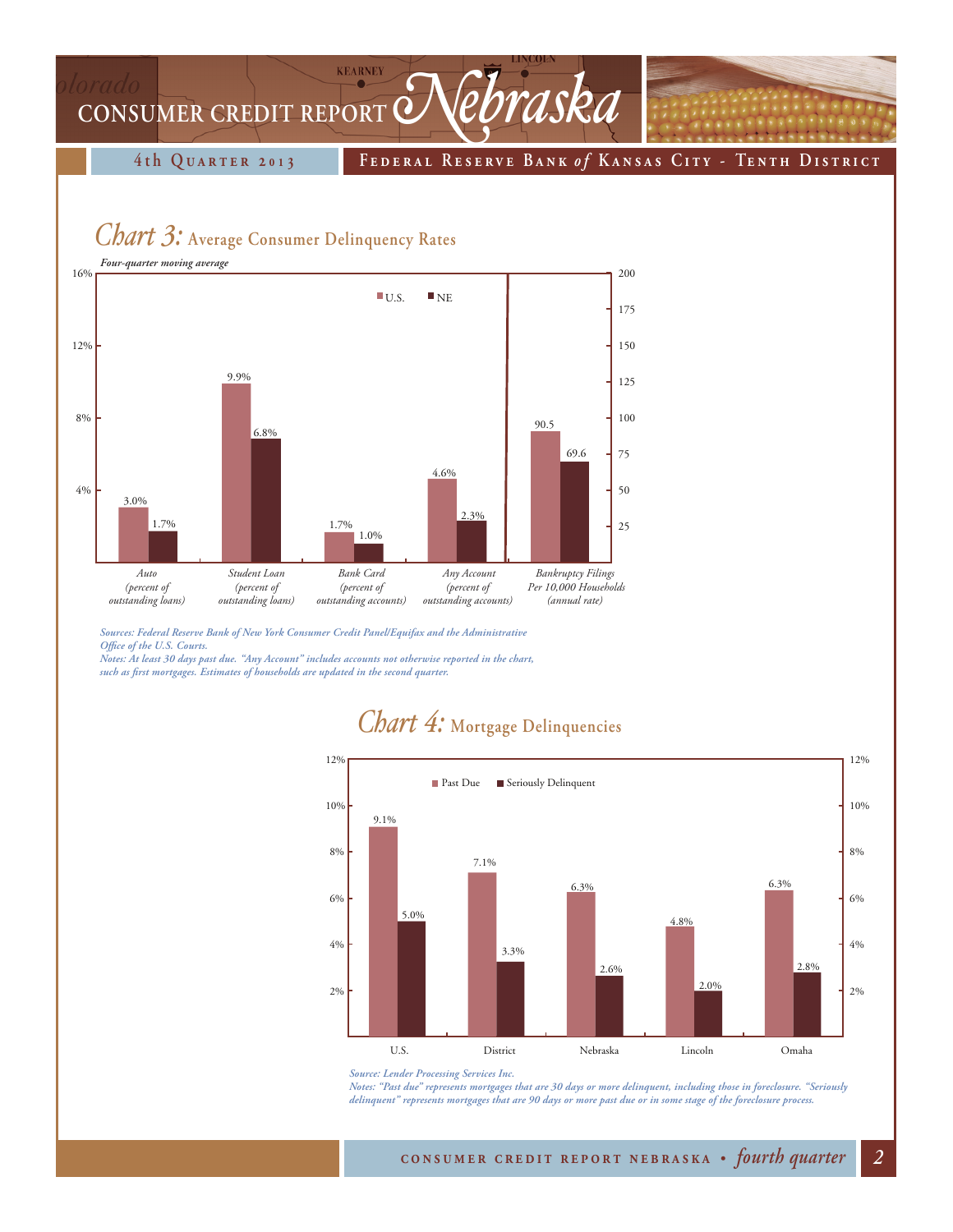### **KEARNEY** CONSUMER CREDIT REPORT **Nebraska**

**4th Quarter 2 01 3 Federal Reserve Bank** *o f* **K ansas Cit y - Tenth District**

### *Map:* **Seriously Delinquent Rates By County**



*Source: Lender Processing Services Inc.* 

*Note: Seriously delinquent represents mortgages that are 90 days or more past due or in some stage of the foreclosure process.*



*Source: Federal Reserve Bank of New York Consumer Credit Panel/Equifax.*